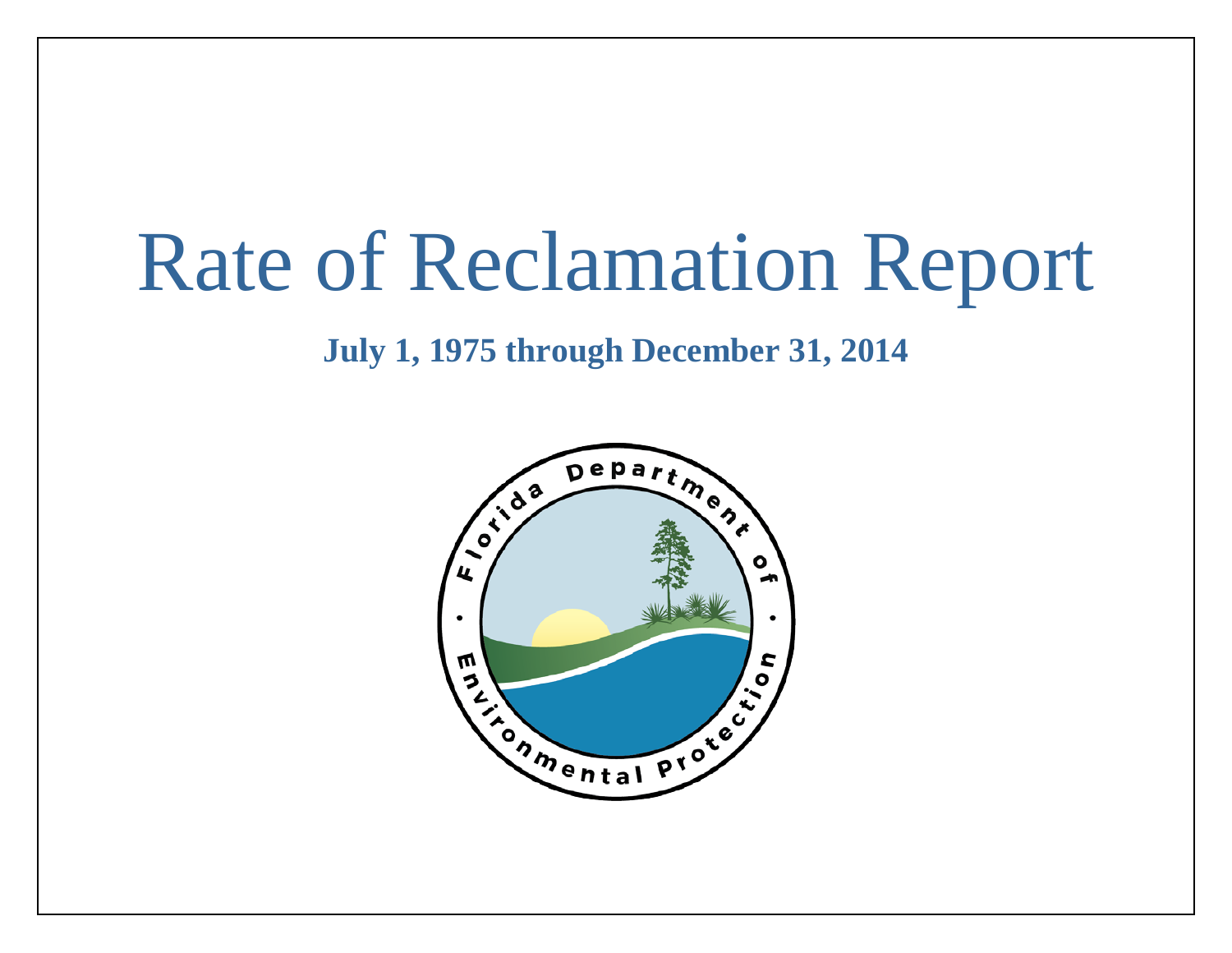

# **Florida Department of Environmental Protection**

Division of Water Resource Management Mining and Mitigation Program 2600 Blair Stone Road, MS 3577 Tallahassee, Florida 32399-2400

Rick Scott Governor

Carlos Lopez-Cantera Lt. Governor

Jonathan P. Steverson **Secretary** 

# **RATE OF RECLAMATION JULY 1, 1975 THROUGH DECEMBER 31, 2014**

April 18, 2016

Currently, all mining in Florida is subject to reclamation requirements. The Department of Environmental Protection (Department) is the state's lead agency in the regulation of mine reclamation. Reclamation standards are set forth in Chapter 378, of the Florida Statutes (F.S.).

Of the commodities mined in Florida, phosphate mining is the most land intensive. In 2014, 251,744 acres of land were mined since July 1, 1975 or disturbed since January 1, 2011 for phosphate. All phosphate lands disturbed from July 1, 1975, are subject to mandatory reclamation requirements. Reclamation standards for phosphate lands are detailed in Chapter 62C-16 of the Florida Administrative Code (F.A.C.).

We are pleased to present the Rate of Reclamation Report for the period ending on December 31, 2014. The report reflects the status of reclamation for land mined after July 1, 1975 or disturbed after January 1, 2011 to extract phosphate ore. The report is the most current report for the Florida Phosphate Industry. The Rate of Reclamation Report is in accordance with the subsections 62C-16.0075(6)(a-i), F.A.C. Please note that figures indicate that seventy four percent (74%) of the land mined or disturbed for phosphate since July 1, 1975 have been reclaimed.

Data used to generate the Rate of Reclamation Report is compiled from the Annual Mining and Reclamation Reports once deemed complete by Department staff for the year ending on December 31, 2014.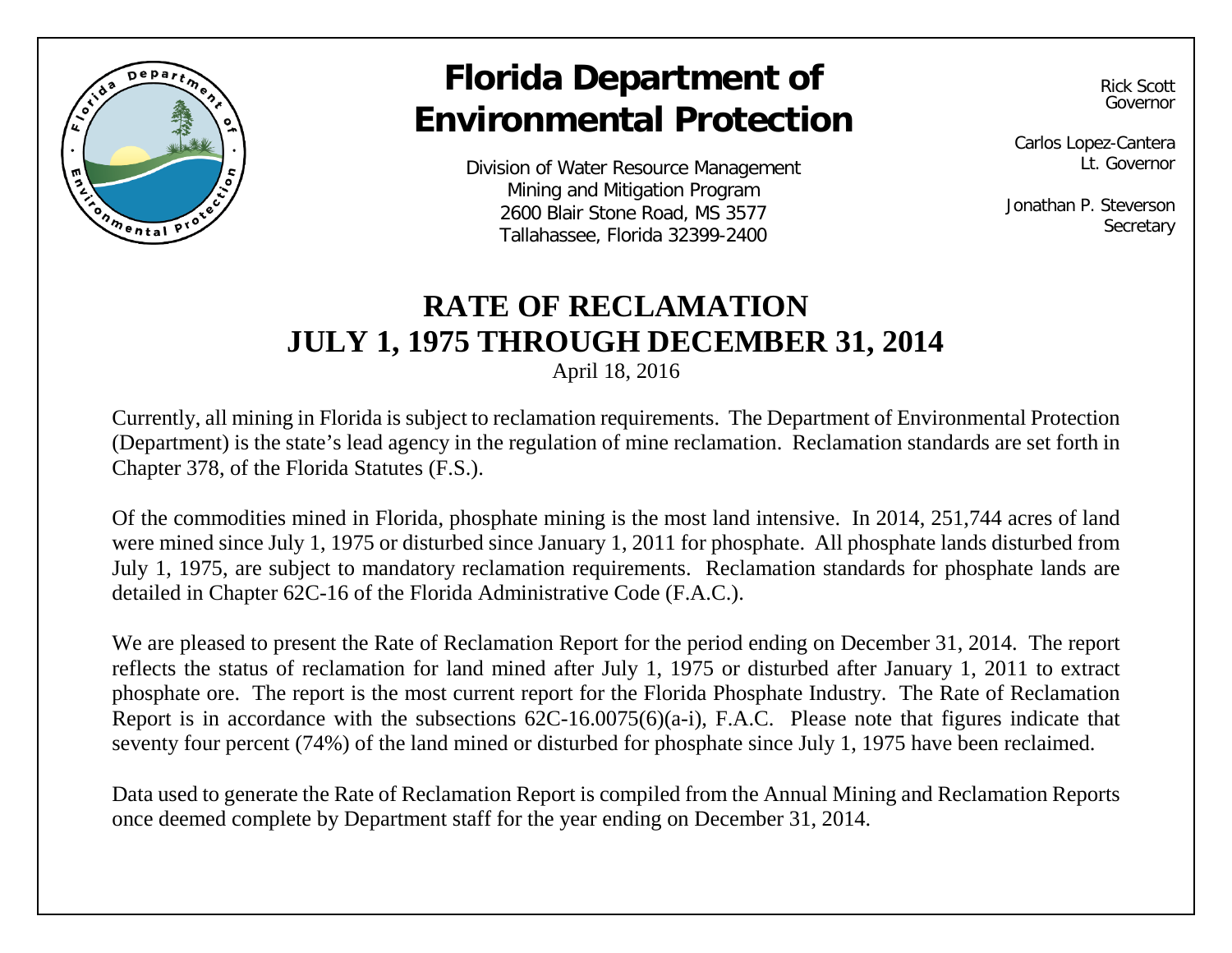As a result in changes to the report forms, the Rate of Reclamation Report for the period ending on December 31, 2011 was not compiled. The 2012 report presents all cumulative mining and reclamation activities conducted during all previous years.

For general information concerning the mandatory reclamation requirements for phosphate mining, please contact:

Mr. Orlando E. Rivera, PWS Program Administrator Division of Water Resource Management 2600 Blair Stone Road, MS 3577 Tallahassee, Florida 32399-2400 Tel: (850)245-8522 E-mail: [Orlando.Rivera@dep.state.fl.us](mailto:Orlando.Rivera@dep.state.fl.us)

#### **Acknowledgements**

The following Department staff listed below contributed their support and knowledge in compiling the data used within this document: Casey Beavers, Charles Cook, Jessica Duke, Deborah Fiesler, Howard Hayes, Jack Jordan, Christine Keenan, Laura Kellam, Marisa Rhian, Orlando Rivera, and Gustavo Rodriguez.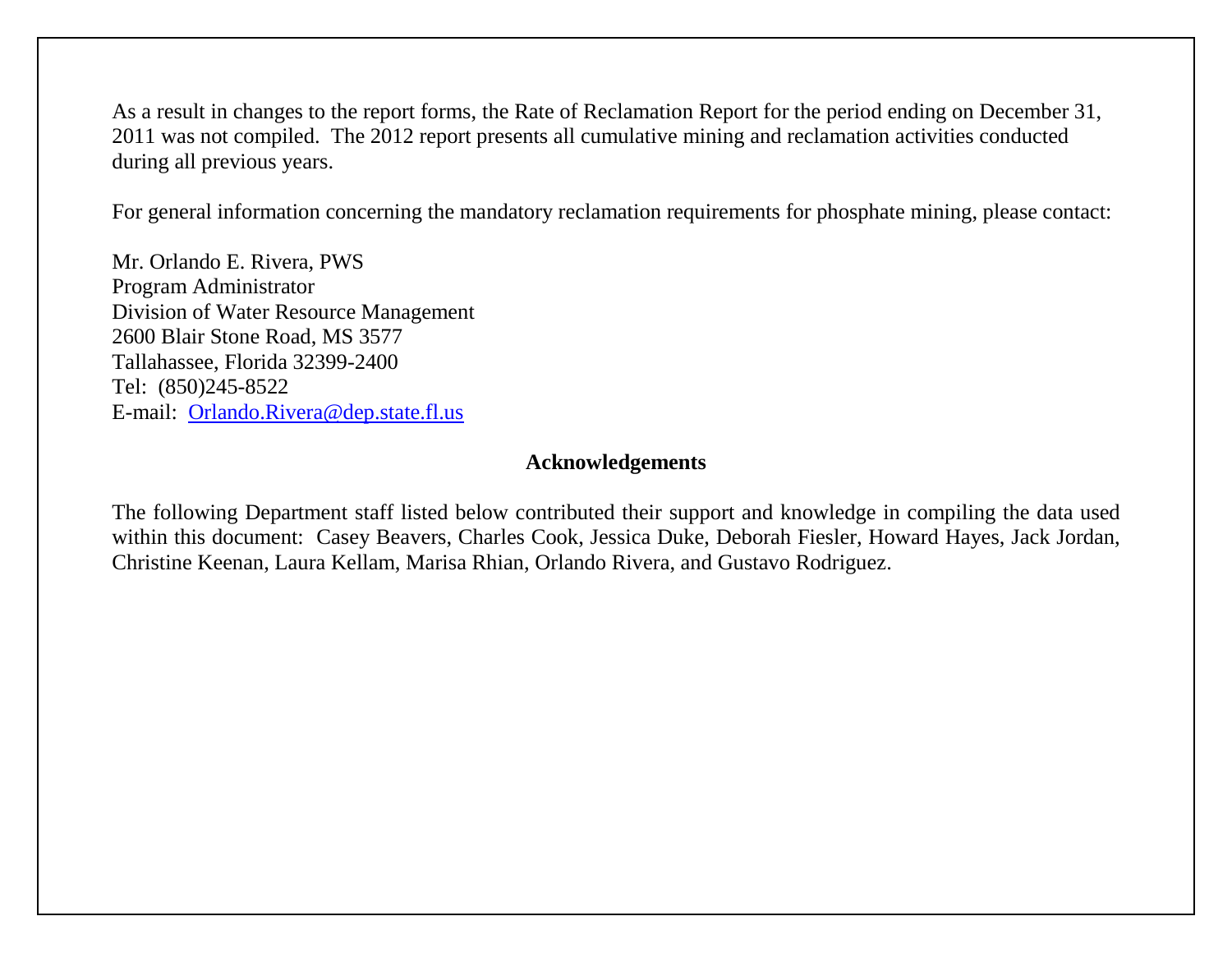## **DEFINITIONS OF COLUMNS/CATEGORIES**

**Column A – Company:** The mining company or industrial facility (operator).

**Column B – Mine(s):** The individual mine(s) being operated by the company.

**Column C – Mandatory Acres Mined 7/1/75 through 12/31/14:** Acreage from which phosphate ore removal occurred from July 1, 1975 through December 31, 2014 or disturbed since January 1, 2011.

**Column D – Mandatory Acres Reclaimed & Released:** Acreage from which phosphate ore has been removed or disturbed, reclamation has been performed and the area has been released from further reclamation obligation pursuant to Chapter 378, F.S., and Chapter 62C-16, F.A.C.

**Column E – Percentage of Acreage Reclaimed & Released:** Acreage released from reclamation obligations as outlined in Chapter 378, F.S., and Chapter 62C-16, F.A.C. Data in Columns C & D are used to determine the percentage of acreage reclaimed and released  $(D/C X 100 = E)$ . Percentages are rounded up to the next percentage point.

**Column F – Mandatory Acres Reclaimed through Revegetation or Under Industrial Use Criteria:** Acreage from which phosphate ore has been removed or disturbed for phosphate ore removal and on which contouring and final revegetation has been completed through December 31, 2014. Some of the acres include lands the Department granted permission to allow reclamation of mandatory lands to an alternate use (i.e. industrial) and have subsequently been reclaimed for its intended use. Acreage disturbed by mining operations, but not mined, are not included in this column even though the acres were revegetated.

**Column G – Total Reclamation:** Mandatory mined or disturbed acreage that has been reclaimed, released from reclamation obligation, and acreage that has been reclaimed through final revegetation or industrial use (Columns  $D+F = H$ ).

**Column H – Percentage of Acreage in Reclamation:** Acreage mined or disturbed divided by acreage that has been reclaimed through final revegetation or for industrial use. Data in Columns C and G are used to calculate the percentage of total reclamation that has been completed at each site ( $G/C \times 100 = H$ ).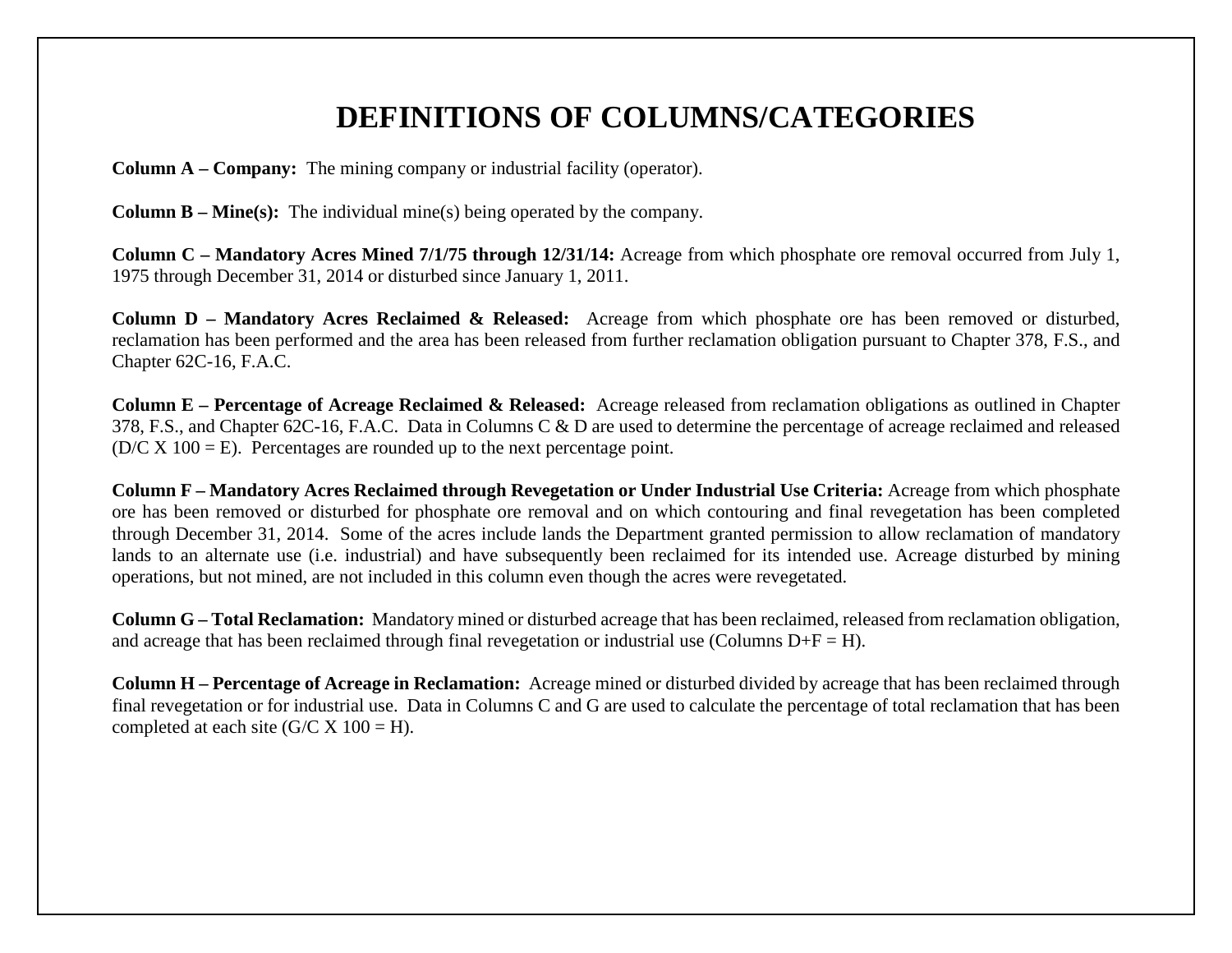| A                           | в                                   | C                                                                          | D                                                                             | E.                                                                                         | F                                                                                                                    | G                                               | н.                                                                |
|-----------------------------|-------------------------------------|----------------------------------------------------------------------------|-------------------------------------------------------------------------------|--------------------------------------------------------------------------------------------|----------------------------------------------------------------------------------------------------------------------|-------------------------------------------------|-------------------------------------------------------------------|
| Company                     | Mine(s)                             | Mandatory<br><b>Acres Mined</b><br>or Disturbed<br>7/1/75 thru<br>12/31/14 | <b>Mandatory</b><br><b>Acres</b><br><b>Reclaimed &amp;</b><br><b>Released</b> | Percentage of<br>Acreage<br><b>Reclaimed &amp;</b><br><b>Released</b><br>$(D/C X 100 = E)$ | <b>Mandatory Reclaimed</b><br><b>Acres Through</b><br><b>Revegetation or Under</b><br><b>Industrial Use Criteria</b> | <b>Total</b><br><b>Reclamation</b><br>$(D+F=G)$ | Percentage of<br>Acreage<br><b>Reclaimed</b><br>$(G/C X 100 = H)$ |
| Agrifos Mining, LLC (1)     | <b>Nichols</b>                      | 4,951                                                                      | 2.045                                                                         | 41%                                                                                        | 1.614                                                                                                                | 3.659                                           | 74%                                                               |
| Brewster Phosphates (2) (3) | Haynesworth (a) (k)                 | 3,754                                                                      | 3,760                                                                         | 100%                                                                                       | $\Omega$                                                                                                             | 3,761                                           | 100%                                                              |
| Brewster Phosphates (2) (3) | Lonesome (b)                        | 3.788                                                                      | 3,788                                                                         | 100%                                                                                       | $\Omega$                                                                                                             | 3.788                                           | 100%                                                              |
| Mosaic Fertilizer, LLC*     | Big Four (e)                        | 4,892                                                                      | 1.991                                                                         | 41%                                                                                        | 2,900                                                                                                                | 4,891                                           | 100%                                                              |
| Mosaic Fertilizer. LLC*     | Bonny Lake (b)                      | 1,956                                                                      | 1.956                                                                         | 100%                                                                                       | $\Omega$                                                                                                             | 1,956                                           | 100%                                                              |
| Mosaic Fertilizer. LLC*     | Clear Springs (a)(l)                | 6.719                                                                      | 4,702                                                                         | 70%                                                                                        | 2,017                                                                                                                | 6,719                                           | 100%                                                              |
| Mosaic Fertilizer, LLC*     | Green Bav                           | 719                                                                        | 719                                                                           | 100%                                                                                       | $\Omega$                                                                                                             | 719                                             | 100%                                                              |
| Mosaic Fertilizer, LLC*     | Fort Green                          | 26.904                                                                     | 10,891                                                                        | 40%                                                                                        | 10.808                                                                                                               | 21.699                                          | 81%                                                               |
| Mosaic Fertilizer, LLC*     | Fort Meade (I)                      | 11,236                                                                     | 7,611                                                                         | 68%                                                                                        | 2,003                                                                                                                | 9,614                                           | 86%                                                               |
| Mosaic Fertilizer, LLC*     | Four Corners/Lonesome               | 37,585                                                                     | 5,831                                                                         | 16%                                                                                        | 11,241                                                                                                               | 17,072                                          | 45%                                                               |
| Mosaic Fertilizer. LLC*     | Hookers Prairie (I)                 | 14,207                                                                     | 5,728                                                                         | 40%                                                                                        | 5,189                                                                                                                | 10,917                                          | 77%                                                               |
| Mosaic Fertilizer, LLC*     | Hopewell (f)                        | 3,475                                                                      | 1,150                                                                         | 33%                                                                                        | 2,269                                                                                                                | 3,419                                           | 98%                                                               |
| Mosaic Fertilizer. LLC*     | <b>Kingsford Complex</b>            | 18.648                                                                     | 7,620                                                                         | 41%                                                                                        | 10.987                                                                                                               | 18.607                                          | 100%                                                              |
| Mosaic Fertilizer. LLC*     | New Wales (g)                       | 1,085                                                                      | 1,085                                                                         | 100%                                                                                       | $\Omega$                                                                                                             | 1,085                                           | 100%                                                              |
| Mosaic Fertilizer, LLC*     | Noralyn/Phosphoria (a) (h)          | 7,867                                                                      | 5,753                                                                         | 73%                                                                                        | 1,847                                                                                                                | 7,600                                           | 97%                                                               |
| Mosaic Fertilizer. LLC*     | North Pasture (b)                   | 1,227                                                                      | 1.106                                                                         | 90%                                                                                        | 121                                                                                                                  | 1,227                                           | 100%                                                              |
| Mosaic Fertilizer. LLC*     | Payne Creek                         | 12,894                                                                     | 9,216                                                                         | 71%                                                                                        | 3,635                                                                                                                | 12,851                                          | 100%                                                              |
| Mosaic Fertilizer. LLC*     | Pebbledale (b)                      | 2,210                                                                      | 2,210                                                                         | 100%                                                                                       | $\Omega$                                                                                                             | 2,210                                           | 100%                                                              |
| Mosaic Fertilizer. LLC*     | South Fort Meade Polk County (c)(l) | 14.021                                                                     | 2.291                                                                         | 16%                                                                                        | 4.380                                                                                                                | 6.671                                           | 48%                                                               |
| Mosaic Fertilizer, LLC*     | South Fort Meade Hardee County      | 2.220                                                                      | $\Omega$                                                                      | 0%                                                                                         | 266                                                                                                                  | 266                                             | 12%                                                               |
| Mosaic Fertilizer, LLC*     | South Pasture                       | 12,122                                                                     | 180                                                                           | 1%                                                                                         | 3,169                                                                                                                | 3,349                                           | 28%                                                               |
| Mosaic Fertilizer. LLC*     | Wingate Creek (i)                   | 2.526                                                                      | 352                                                                           | 14%                                                                                        | 762                                                                                                                  | 1.114                                           | 44%                                                               |
| Estech Incorporated         | Silver City (b)                     | 470                                                                        | 470                                                                           | 100%                                                                                       | $\Omega$                                                                                                             | 470                                             | 100%                                                              |
| Estech Incorporated         | Watson (b)                          | 2.853                                                                      | 2,853                                                                         | 100%                                                                                       | $\Omega$                                                                                                             | 2.853                                           | 100%                                                              |
| Progress Energy(7)          | <b>Hines Energy Complex</b>         | 1.695                                                                      | 1.695                                                                         | 100%                                                                                       | $\Omega$                                                                                                             | 1.695                                           | 100%                                                              |
| Mobil / Exxon               | Fort Meade (b)                      | 6.220                                                                      | 6.246                                                                         | 100%                                                                                       | $\Omega$                                                                                                             | 6.246                                           | 100%                                                              |
| <b>PCS Phosphate</b>        | Hamilton County (i)                 | 37,819                                                                     | 9,071                                                                         | 24%                                                                                        | 15,469                                                                                                               | 24,540                                          | 65%                                                               |
| TECO(9)                     | <b>Polk Power Station</b>           | 2,460                                                                      | 2,460                                                                         | 100%                                                                                       | $\mathbf 0$                                                                                                          | 2,460                                           | 100%                                                              |
| <b>USAC</b>                 | Rockland (b)                        | 3,689                                                                      | 3,689                                                                         | 100%                                                                                       | $\Omega$                                                                                                             | 3,689                                           | 100%                                                              |
| Williams Company (10)       | Saddle Creek (b)                    | 1,532                                                                      | 1,532                                                                         | 100%                                                                                       | $\Omega$                                                                                                             | 1,532                                           | 100%                                                              |
| <b>Total</b>                |                                     | 251,744                                                                    | 108,000                                                                       | 43%                                                                                        | 78,676                                                                                                               | 186,676                                         | 74%                                                               |

Mosaic Fertilizer, LLC, Footnotes (3), (4), (5), (6), (7), (8), (11), and (12)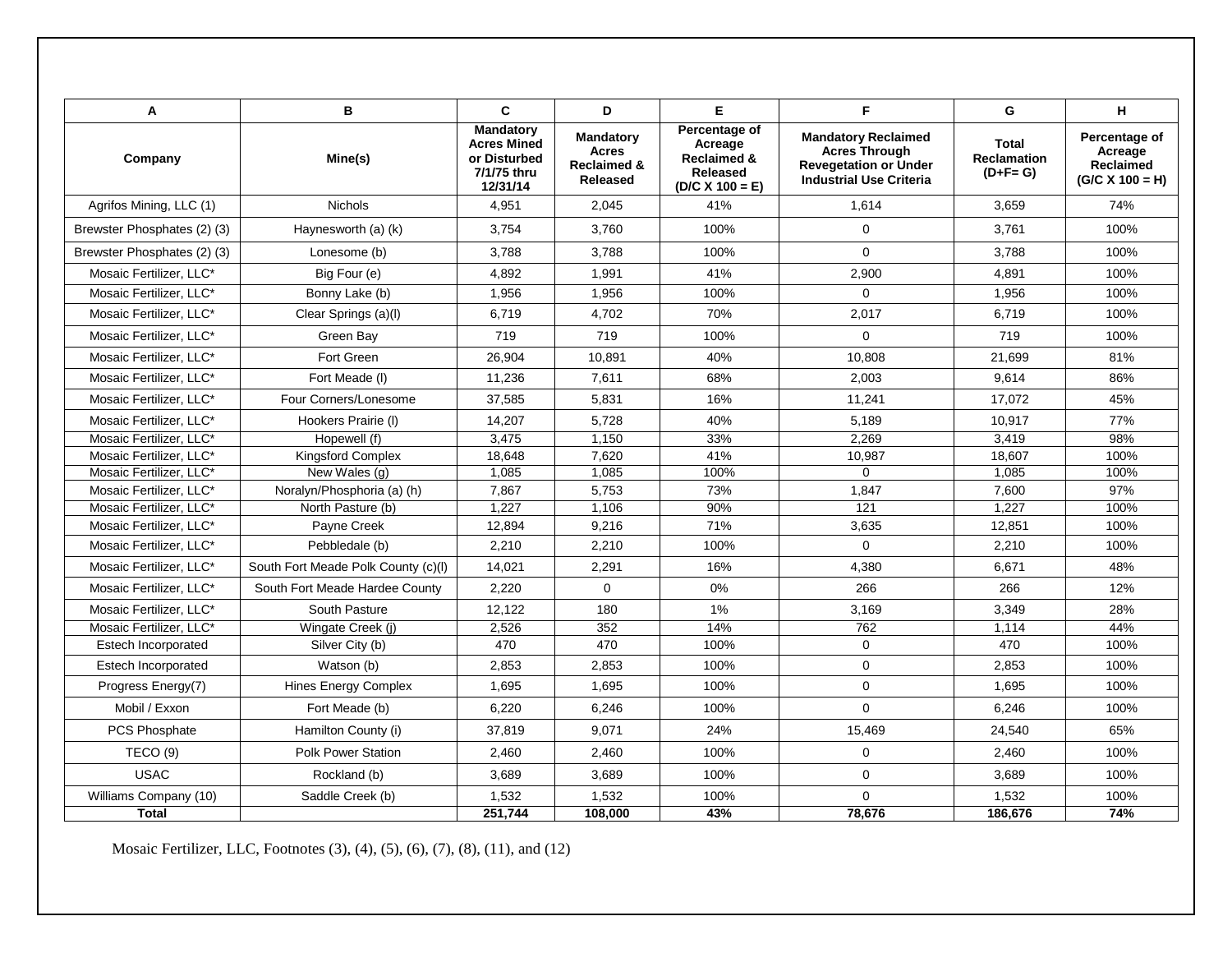## **COMPANY FOOTNOTES**

- 1. Agrifos Mining, LLC, purchased the Mobil Nichols Mine on June 28, 1996. On December 3, 2002, IMC Phosphates Company, Agrifos Mining, LLC, and The Mims Group entered into an agreement to document their respective reclamation obligations for the Nichols Mine. In 2004, IMC Phosphates Company changed its name to Mosaic Phosphates Company. On July 29, 2005, Mosaic Phosphates Company became Mosaic Fertilizer, LLC.
- 2. Brewster Phosphates (now Cytec Industries) is no longer engaged in mining operations and has transferred the remainder of its reclamation obligation to Kovacs Brothers, Inc., as of September 27, 2000.
- 3. On June 12, 1991, the Governor and Cabinet approved a request by IMC Fertilizer, Inc. (now Mosaic Fertilizer, LLC) and Brewster Phosphates (now Cytec Industries) to consolidate their mines. Currently, the Kingsford Complex Mine includes the Kingsford Mine, the Haynesworth Mine and portions of the Lonesome Mine, which lies north of the south prong of the Alafia River. The Four Corners/Lonesome Mine now includes the Four Corners Mine and portions of the Lonesome Mine lying below the south prong of the Alafia River.
- 4. Ownership of the Gardinier Fort Meade Mine was transferred to Cargill Fertilizer, Inc., on March 4, 1991. In 2004, Cargill Fertilizer, Inc., transferred its obligations to Cargill Fertilizer, LLC, and subsequently Mosaic Fertilizer, LLC, on July 29, 2005.
- 5. Ownership of the Bonny Lake and Hookers Prairie Mines was with W.R. Grace and Company until November 1, 1988, when Seminole Fertilizer Corporation took over operation. On May 4, 1993, Seminole Fertilizer Corporation transferred ownership of the Bonny Lake and Hookers Prairie Mines to Cargill Fertilizer, Inc. In 2004, Cargill Fertilizer, Inc., transferred its reclamation obligations to Cargill Fertilizer, LLC, and subsequently became Mosaic Fertilizer, LLC, on July 29, 2005.
- 6. The reclamation and financial responsibility for 719 acres of mined land within the Noralyn/Phosphoria Mine was transferred to the Farmland Green Bay Chemical Complex by action of the Governor and Cabinet on September 11, 1990, and modified by the Department of Environmental Protection on February 8, 2001. Cargill Fertilizer, Inc., acquired ownership and reclamation responsibility from Farmland Hydro, LP, of the Green Bay Chemical Complex on November 6, 2002. Acreage from which phosphate ore removal has occurred from July 1, 1975 through December 31, 2008, but reclaimed for industrial purposes (chemical, power generation facilities, etc.) are included in Column G, Mandatory Acres Reclaimed Under Industrial Use Criteria. Final reclamation of these industrial use sites remain the responsibility of the individual company pursuant to the rules and guidelines of the Phosphate Management Program, under Chapter 62-671, 62-672 and 62-673, F.A.C. In 2004, Cargill Fertilizer, Inc., transferred its reclamation obligations to Cargill Fertilizer, LLC, and subsequently became Mosaic Fertilizer, LLC, on July 29, 2005.
- 7. Florida Power Corp. Progress Energy Florida, Inc., on September 30, 2002. The Progress Energy Hines Facility is located on Mandatory and Nonmandatory phosphate mined lands. All of the Mandatory Phosphate Reclamation requirements have been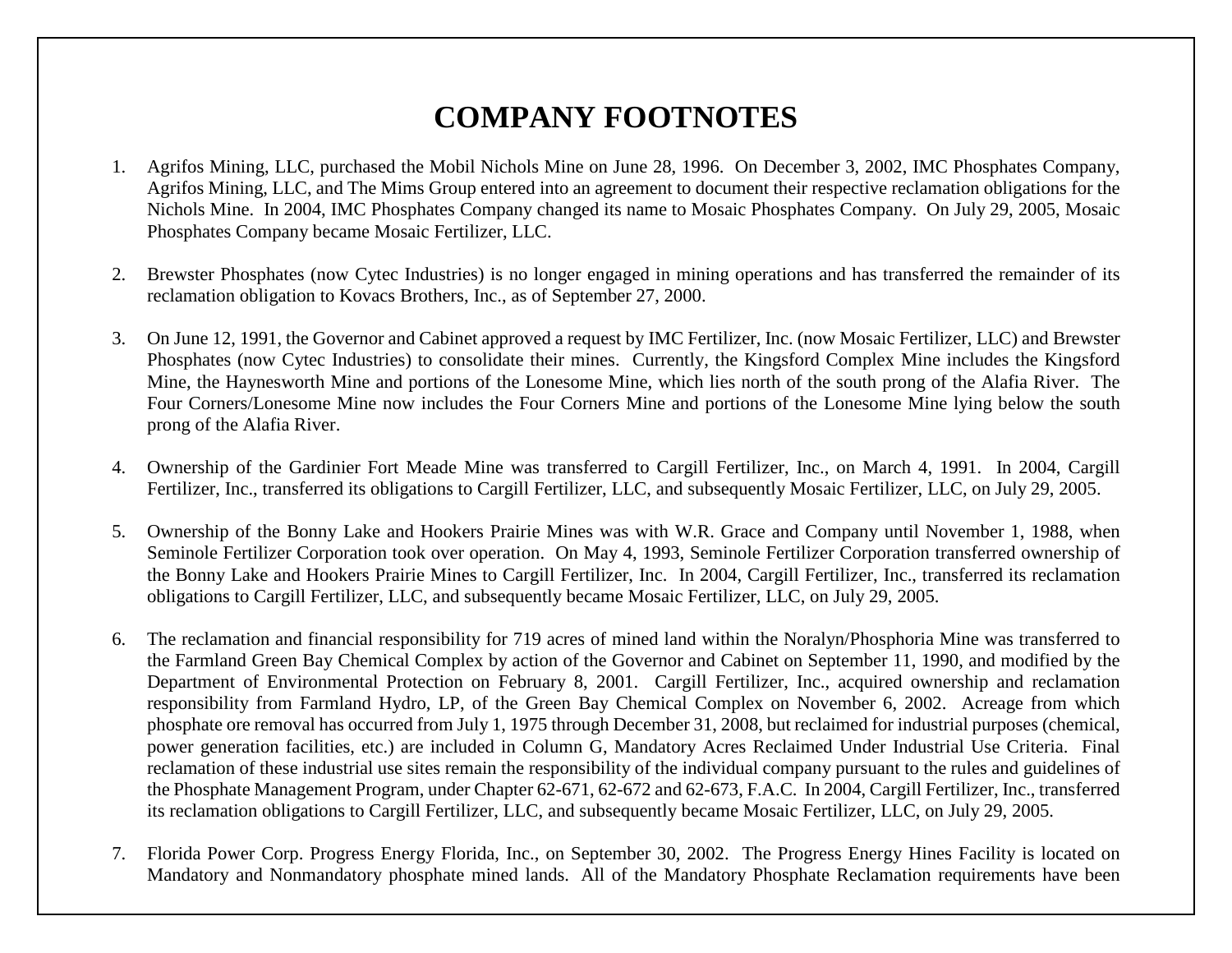satisfied through variances associated with the Site Certification for the power facility or through releases of reclamation. The 2006 Rate of Reclamation data for the Progress Energy Facility was revised to explicitly show only the Mandatory Acres Mined 07/01/75 through 12/21/06 and the Mandatory Acres Reclaimed through Revegetation or for Industrial Use. Progress Energy assumed responsibility for final closure of the industrial sites varianced from mining reclamation responsibility for construction of the power facility pursuant to the rules and guidelines of the Office of Siting Coordination, as stated in Chapter 62-17, Part I, F.A.C.

- 8. Any remaining areas to be mined at the Haynesworth or Lonesome Mines were to be mined by IMC Phosphates Company. IMC Phosphates Company accepted responsibility for reclamation of the following areas which were previously part of the Brewster Phosphates (now Cytec Industries) mining operation: BP-H-SPA(3), southeast of O Pond; BP-H-LB(2A), south of Doc Durance Road; BP-H-86(3), North County Road 630; BP-L-SP(8), DL Pond and IMC-KC-BOG(5), AL/BL Pond. In 2004, IMC Phosphates Company changed its name to Mosaic Phosphates Company. On July 29, 2005, Mosaic Phosphates Company became Mosaic Fertilizer, LLC.
- 9. Tampa Electric Corporation (TECO) sited power generation on lands mined for phosphate. IMC-Agrico, American Cyanamid, and Brewster Phosphates mined the present location of the TECO Polk Power Station Site and completed a portion of the reclamation. However, the remaining reclamation responsibility was assumed by TECO under the Department of Environmental Protection Power Plant Site Certification. All mine reclamation/restoration/mitigation requirements and agreements have been completed. Acreage from which phosphate ore removal has occurred from July 1, 1975 through December 31, 2009, but reclaimed for industrial purposes (chemical, power generation facilities, etc.) are included in Column G, Mandatory Acres Reclaimed Under Industrial Use Criteria. Final reclamation of these industrial sites remain the responsibility of the individual company pursuant to the rules and guidelines of the Office of Siting Coordination, as stated in Chapter 62-17, Part I, F.A.C.
- 10. The Polk County North Central Landfill is located on land that was mined for phosphate in the former Saddle Creek Mine. The last remaining reclamation requirements in the Saddle Creek Mine for parcel AGR-SC-84(3) were released to allow for expansion of the landfill. Due to the industrial nature of the landfill expansion, the Department issued a variance for the reclamation requirements and determined that the site should be under the oversight of the Southwest Florida Water Management District and the Department's Solid Waste Section for management as a solid waste facility.
- 11. IMC Fertilizer, Inc., and Agrico Mining Co. merged on July 1, 1993 forming IMC Agrico. IMC Agrico assumed the reclamation responsibility for lands mined by both IMC Fertilizer and Agrico Mining Company. On August 7, 2000, IMC Agrico became IMC Phosphates Co. and assumed reclamation responsibility for the mines listed under IMC Agrico. In 2004, IMC Phosphates Company changed its name to Mosaic Phosphates Company. On July 29, 2005, Mosaic Phosphates Company became Mosaic Fertilizer, LLC.
- 12. NuGulf's Wingate Creek Mine was purchased by Cargill Fertilizer, Inc., in 2004. Later on that year, Cargill Fertilizer, Inc., transferred its reclamation obligations to Cargill Fertilizer, LLC. This company subsequently became Mosaic Fertilizer, LLC, on July 29, 2005.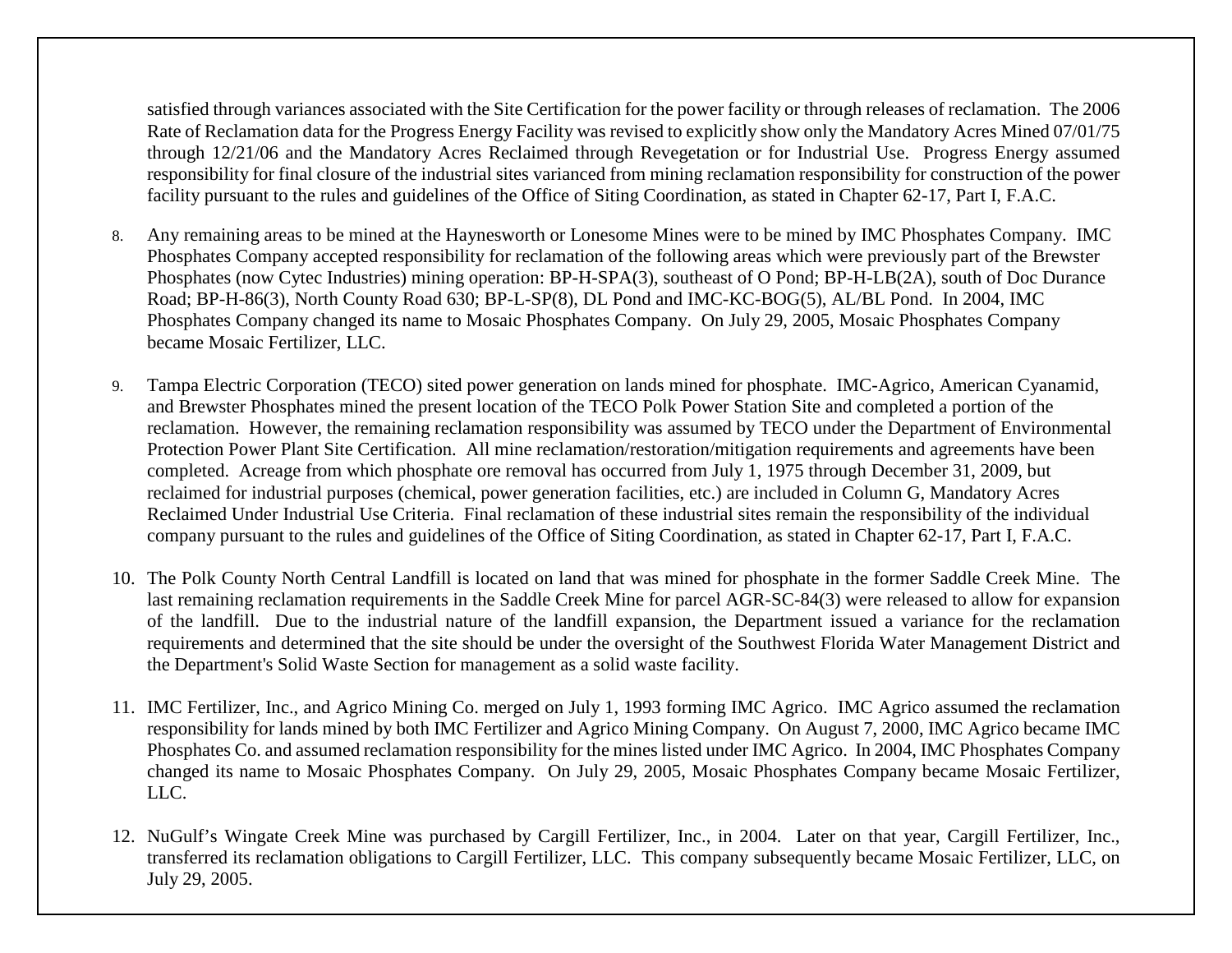## **CUMULATIVE TOTALS RATE OF RECLAMATION REPORT 2014**

| B                                                                         | C                                                                           | D                                                                             | E                                                                                    | F                                                                                                                              | G                                               | H                                                           |
|---------------------------------------------------------------------------|-----------------------------------------------------------------------------|-------------------------------------------------------------------------------|--------------------------------------------------------------------------------------|--------------------------------------------------------------------------------------------------------------------------------|-------------------------------------------------|-------------------------------------------------------------|
| <b>COMPANY</b>                                                            | <b>Mandatory Acres</b><br><b>Mined or Disturbed</b><br>7/1/75 thru 12/31/14 | <b>Mandatory</b><br><b>Acres</b><br><b>Reclaimed &amp;</b><br><b>Released</b> | Precentage of<br>Acreage<br><b>Reclaimed &amp;</b><br><b>Released</b><br>(D/Cx100=E) | <b>Mandatory Acres</b><br><b>Reclaimed Through</b><br><b>Revegetation or</b><br><b>Under Industrial Use</b><br><b>Criteria</b> | <b>Total</b><br><b>Reclamation</b><br>$(D+F=G)$ | Percentage<br>of Acreage<br><b>Reclaimed</b><br>(G/Cx100=H) |
| Agrifos Mining, LLC<br>(1)                                                | 4,951                                                                       | 2,045                                                                         | 41%                                                                                  | 1,614                                                                                                                          | 3,659                                           | 74%                                                         |
| <b>Brewster Phosphates</b><br>$(2)$ $(3)$                                 | 7,542                                                                       | 7,548                                                                         | 100%                                                                                 | $\mathbf 0$                                                                                                                    | 7,548                                           | 100%                                                        |
| Mosaic Fertilizer, LLC<br>$(3)$ $(4)$ $(5)$ $(6)$ $(7)$ $(8)$<br>(11)(12) | 182,513                                                                     | 70,391                                                                        | 39%                                                                                  | 61,594                                                                                                                         | 131,984                                         | 72%                                                         |
| <b>Estech Incorporated</b>                                                | 3,323                                                                       | 3,323                                                                         | 100%                                                                                 | $\mathbf 0$                                                                                                                    | 3,323                                           | 100%                                                        |
| Progress Energy (7)                                                       | 1,695                                                                       | 1,695                                                                         | 100%                                                                                 | $\mathbf 0$                                                                                                                    | 1,695                                           | 100%                                                        |
| Mobil / Exxon                                                             | 6,220                                                                       | 6,246                                                                         | 100%                                                                                 | $\pmb{0}$                                                                                                                      | 6,246                                           | 100%                                                        |
| PCS Phosphate                                                             | 37,819                                                                      | 9,071                                                                         | 24%                                                                                  | 15,469                                                                                                                         | 24,540                                          | 65%                                                         |
| TECO(9)                                                                   | 2,460                                                                       | 2,460                                                                         | 100%                                                                                 | 0                                                                                                                              | 2,460                                           | 100%                                                        |
| <b>US Agri-Chemicals</b>                                                  | 3,689                                                                       | 3,689                                                                         | 100%                                                                                 | 0                                                                                                                              | 3,689                                           | 100%                                                        |
| Williams Company<br>(10)                                                  | 1,532                                                                       | 1,532                                                                         | 100%                                                                                 | $\pmb{0}$                                                                                                                      | 1,532                                           | 100%                                                        |
| <b>INDUSTRY TOTALS</b>                                                    | 251,744                                                                     | 108,000                                                                       | 43%                                                                                  | 78,676                                                                                                                         | 186,676                                         | 74%                                                         |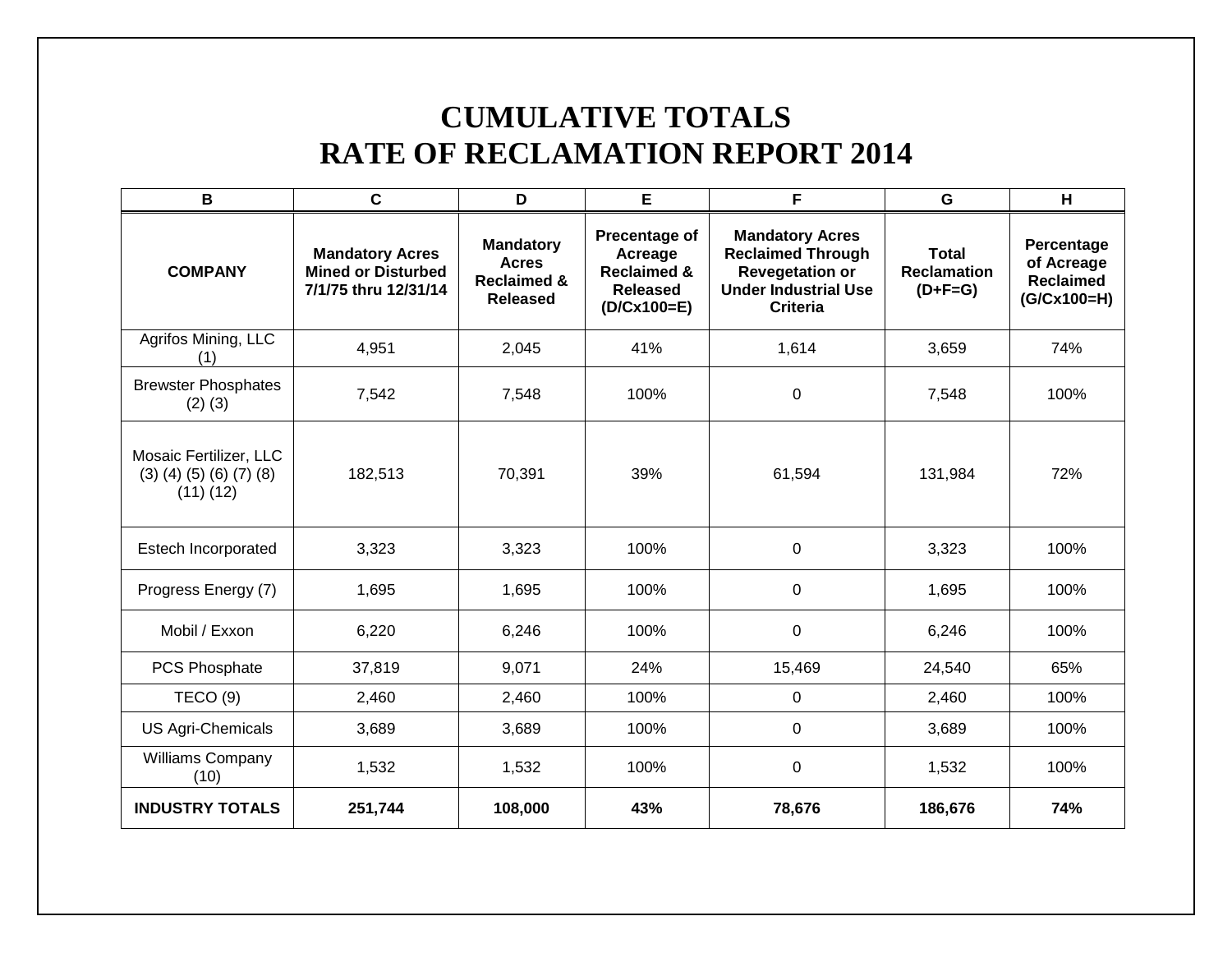### **INDIVIDUAL MINE FOOTNOTES**

- (a) Mine is shut down and final reclamation is ongoing.
- (b) Mine is shut down and final reclamation is complete (Bonny Lake, Lonesome, Mobil Ft. Meade, North Pasture, Pebbledale, Rockland, Saddle Creek, Silver City, and Watson).
- (c) The Mobil South Fort Meade Mine was sold to Cargill Fertilizer, Inc., on December 15, 1995. In 2004, Cargill Fertilizer, Inc., transferred its reclamation obligations to Cargill Fertilizer, LLC, and subsequently became Mosaic Fertilizer, LLC.
- (d) Mine is temporarily shut down.
- (e) The Mobil Big Four Mine was sold to IMC Agrico on June 28, 1996. On August 7, 2000 IMC Agrico became IMC Phosphates Company and assumed reclamation responsibility. IMC Phosphates Company is completing the mining and reclamation of the mine site. In 2004, IMC Phosphates Company changed its name to Mosaic Phosphates Company. On July 29, 2005, Mosaic Phosphates Company became Mosaic Fertilizer, LLC.
- (f) The Hopewell Mine was owned and operated by the Hopewell Land Corporation. However, in October 1989 mining operations and the reclamation responsibility was transferred to IMC Fertilizer, Inc., (now IMC Phosphates Company). In 2004, IMC Phosphates Company changed its name to Mosaic Phosphates Company. On July 29, 2005, Mosaic Phosphates Company became Mosaic Fertilizer, LLC.
- (g) The reclamation and financial responsibility for 1,074 acres of mined land within the Kingsford Complex was transferred to the New Wales Chemical Plant by action of the Governor and Cabinet on December 19, 1989. Acreage from which phosphate ore removal has occurred from July 1, 1975, through December 31, 2008, but reclaimed for industrial purposes (chemical, power generation facilities, etc.) are included in Column G, Mandatory Acres Reclaimed Under Industrial Use Criteria. Final reclamation of these industrial use sites remain the responsibility of the individual company pursuant to the rules and guidelines of the Phosphate Management Program, under Chapter 62-671, 62-672 and 62-673, F.A.C.
- (h) The Fort Meade Mine owned by Mobil Mining & Minerals was sold to Glawson Investments Corporation on December 21, 1998. Mobil Mining & Minerals remains responsible for all reclamation obligations for all mined and disturbed land at the Fort Meade Mine through final release. Mobil merged with Exxon Corporation in December 1999 and Exxon has now assumed the reclamation obligation through final release of the remaining unreleased portions of the Fort Meade Mine.